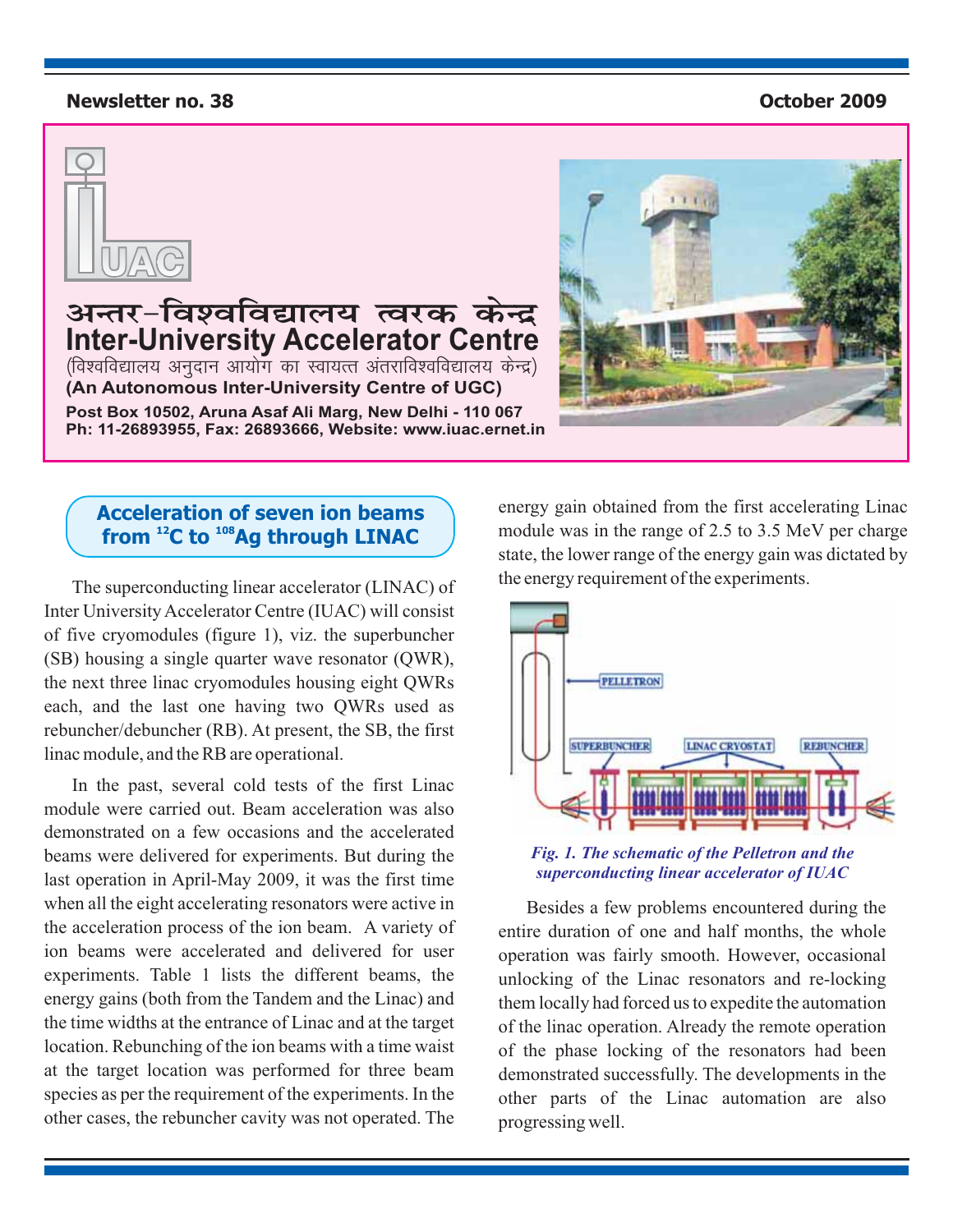The second and third accelerating modules are in the final stage of commissioning and they will be integrated in the beam line by the end of this year. The cold test of the entire Linac is expected to begin around the spring of 2010.

| Beam                                          | Energy | $\Delta T$ at | Energy    | $\Delta T$ |
|-----------------------------------------------|--------|---------------|-----------|------------|
|                                               | from   | <b>SB</b>     | gain from | (RB) at    |
|                                               | Tandem | (ps)          | Linac     | Target     |
|                                               | (MeV)  |               | (MeV)     | (ps)       |
| $^{12}C^{+6}$                                 | 87     | 250           | 19.2      | <b>OFF</b> |
| $^{16}O^{+8}$                                 | 100    | 163           | 18        | 342        |
| $^{18}O^{+8}$                                 | 100    | 182           | 20        | 378        |
| $^{19}F^{+9}$                                 | 115    | 190           | 25.8      | 354        |
| ${}^{28}Si$ <sup>+11</sup>                    | 130    | 182           | 37.5      | <b>OFF</b> |
| $48$ Ti <sup>+14</sup>                        | 162    | 176           | 51.2      | <b>OFF</b> |
| $^{107}\text{Ag}^\circ$<br>$\mathbf{r}^{+21}$ | 225    | 232           | 74.6      | <b>OFF</b> |

**Table 1: Ion Beams accelerated through Linac**

## **Beam Transport System for HCI**

The High current injector (HCI) consists of an ECR ion source producing highly charged ions, Radio Frequency Quadrupole (RFQ) and Drift Tube LINAC (DTL) to inject beams with  $A/q \le 6$  of 1.8 MeV/u into LINAC. The beam transport System for HCI consists of three parts:

- i) Low enrgy Beam Transport (LEBT) which extends from ECR to RFQ.
- ii) Medium energy Beam Transport (MEBT) from RFQ to DTL and
- iii) High energy section (HEBT) from the exit of DTL to entrance of LINAC.

The beam optics from ECR to entrance of LINAC has been simulated to transport beam with minimum loss and longitudinal phase has been maintained by placing bunchers at appropriate location. This transport line  $({\sim}$  40 meter) consists of four bends and all the bends have been designed in momentum achromat mode. The layout of different components has been designed.

# **Copper plating of Prototype RFQ**

The stainless steel chamber of the prototype Radio Frequency Quadrupole (RFQ) was successfully copper plated by a local vendor. A plating thickness of more than 100 m was achieved and low power RF measurements were made. The Q value of the cavity improved from 1200 to 3200 and the shunt impedance changed from 28.4 k $\Omega$ m to 82.1 k $\Omega$ m on Cu plating. This implies that the RF power required to achieve the design voltage would reduce from 86.2 kW to 29.9 kW.



*Fig. 1. Copper plated prototype RFQ chamber*

## **Development of Drift Tube LINAC**

The DTL for the High Current Injector Project has been designed to accelerate ions from 180 keV/u to 1.8 MeV/u, using six IH type RF resonators operating at 97 MHz. The beam dynamics and generation of the drift tube geometry is done using the LANA code. The electrical design of the first resonator tank has been done using CST Microwave Studio. Frequency and electric field profile measurements have been done on a full size prototype resonator.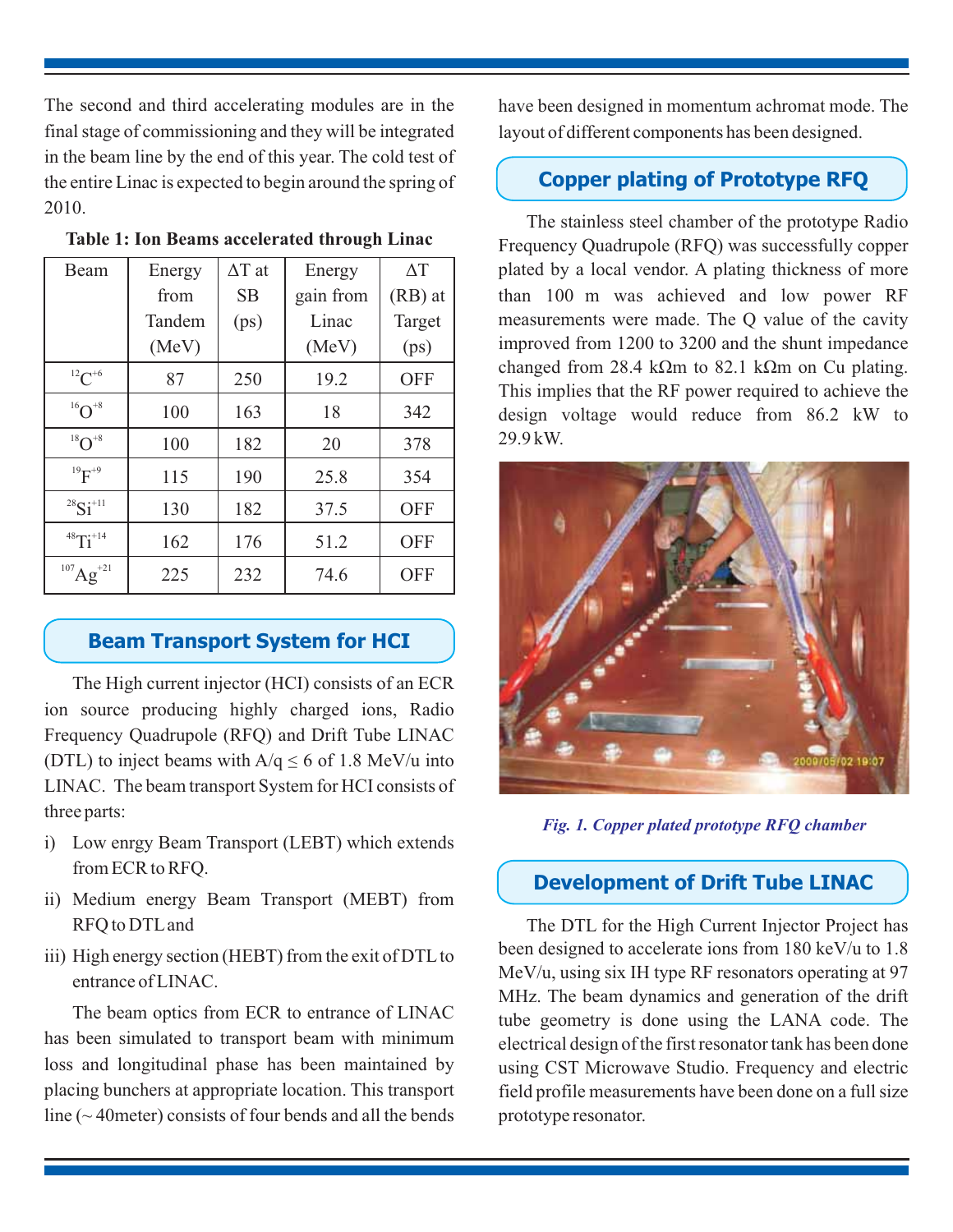## **Prototype IH DTL Development**

The prototype is fabricated using SS304 material. Flanges and all ports are welded in and the vacuum test was carried out successfully. The cavity has an inner diameter of 85 cm and length of 38 cm after final fabrication. The ridges which hold the stems of the drift tubes are made from aluminium, and the stems and drift tubes are made from copper as well as aluminium. The 11 gap IH structure has 10 drift tubes, each supported alternately from top and bottom. The machining of the ridges, stems and drift tubes has been done using the in



*Fig. 1 Prototype resonator with one end-plate*



*Fig. 2 Result of Bead-Pull test showing the Electric Field profile*

house CNC vertical milling machine. Provision for water cooling has been made in each of the stems as well as the end walls of the cavity. Low power RF tests were conducted on the prototype cavity.

For determining the various parameters, bead pull tests and network analyzer based measurements were carried out. The measured resonant frequency of the prototype was near 98 MHz and it was brought to the design value of 97 MHz by using a tuner plate on one side. A bead pull test was done to measure the electric field profile along the beam axis. A sapphire bead was pulled along the beam axis of the cavity and the resonant frequency measured. The shift of the resonant frequency caused by the presence of the bead is proportional to the electric field at the position of the bead. It was seen that even though the uniformity of the electric fields in the central gaps has been achieved to a large extent, the end gaps have a smaller field than expected. This discrepancy can be explained by the end gaps that were larger than specified due to manufacturing issues, and will be corrected in the final tank.

# **Accelerator Mass Spectrometry Activities: April - Oct. 2009**

IUAC AMS facility for the measurement of  $10^{\circ}$  Be is in operation and has been utilized by various user groups. Now efforts are made to detect  $26$ Al from standard Al sample procured from University of California, Berkley USA. In the last experiments, <sup>26</sup>Al from the standard sample was detected. The blank value (sensitivity) was found to be 7.44E-14. Future experiments will be conducted with geological samples.

Ultra-clean chemistry lab for the processing of the geological samples is under development at IUAC. The lab will be metal free with a positive pressure of 10000 class air and equipped with all modern facilities. Laminar Flows stations of 100 class air environments will be utilized for performing the column chemistry. Chemistry lab will have its own water and acid purification units.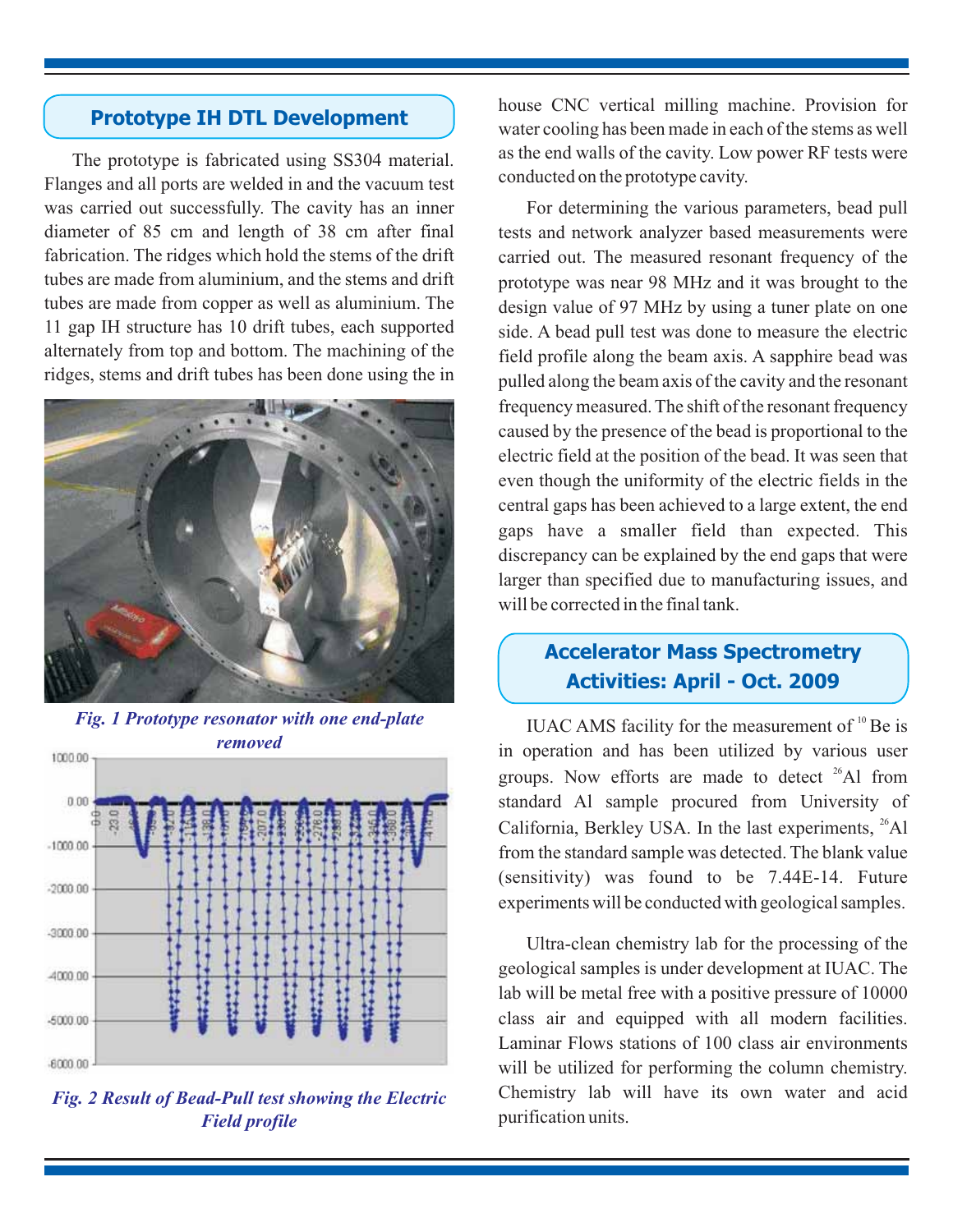## **Status of INGA (Indian National Gamma Array)**

spin structure in  $112$ In and search for chiral bands (iv) nuclei near <sup>132</sup>Sn produced by heavy-ion induced fission (vi) spectroscopy of trans-lead nuclei  $210-212$ Ra,  $^{208-211}$  Fr and (vii) study of octupole correlation in  $^{239-241}$ Pu,  $^{237-240}$ Np. The Indian National Gamma Array (INGA) was installed at the new beam hall of IUAC in early January, 2008 and regular user experiments started from Feb 28. During the first Cycle of INGA operation (Feb 2008 - July 2008) fifteen user experiments were conducted. This was followed by three students' Ph.D. thesis experiments in Oct, 2008. Some of the interesting problems that were addressed during these experiments were (i) search for band termination in magnetic rotation band in  $A \sim 140$  region (ii) role of proton and neutron orbits in magnetic rotation for  $A \sim 137$  nuclei (iii) high spectroscopy of magnetic rotation bands near  $Z \sim 64$ N~82 shell closure (v) spectroscopy of neutron-rich

in  $102$ Rh has been completed in collaboration with INFN The second cycle of experiments using INGA setup that started from May, 2009, has now been completed. Fifteen experiments were taken up during this period. Many of the experiments were aimed at studying the life times of M1 bands. An experiment to measure lifetimes group, Italy to test chiral behaviour in nearly degenerate M1 bands. A number of isomeric levels in Pr isotopes have been identified.

We are planning to have an extensive shutdown in beam hall II for a period of one year for the installation of LINAC components. The second phase (vacuum mode mass identification) of HYRA would also be installed during this period. It would be possible to do experiments with INGA-HYRA combined setup with higher beam energies next time the INGA facility is used at IUAC.

## **GEM Global Event-identifier Module**

A module to simplify the electronics for event identification (in terms of multiplicity) as well to

enhance the event rate of the actual events of interest has been developed. It replaces the following existing modules by combining their functionality in a single width CAMAC module.

*Trigger Generator / Reader. Bit Pattern Module (Phillips 7106). Summing Module (Phillips 744). Discriminator Latch (Phillips 711). Coincidence Unit (ORTEC CD 4010) Fan In/ Fan Out (ORTEC LF 4000). Delay module. (ORTEC GG 8010). Level Translator (ORTEC LA8000) One NIM crate*



*Fig. 1 Multiplicity comparison GEM Vs OLD DAS*

#### **Features:**

- 12 input Hit Pattern. User settable re stretched inputs from 50 ns to 5 μs in steps of 10 ns.
- Four modules can be cascaded in Master-Slave mode connected using standard ether net UTP (CAT5) cables.
- Four Programmable width (50ns to 5us in steps of 10ns) multiplicity outputs from 48 signals.
- Any of the multiplicity output may be used as veto input through remote commands.
- **❖** Time Stamp with 10ns resolution and 32.5 days range.
- Facilitates **multi strobed data acquisition** systems with time tag.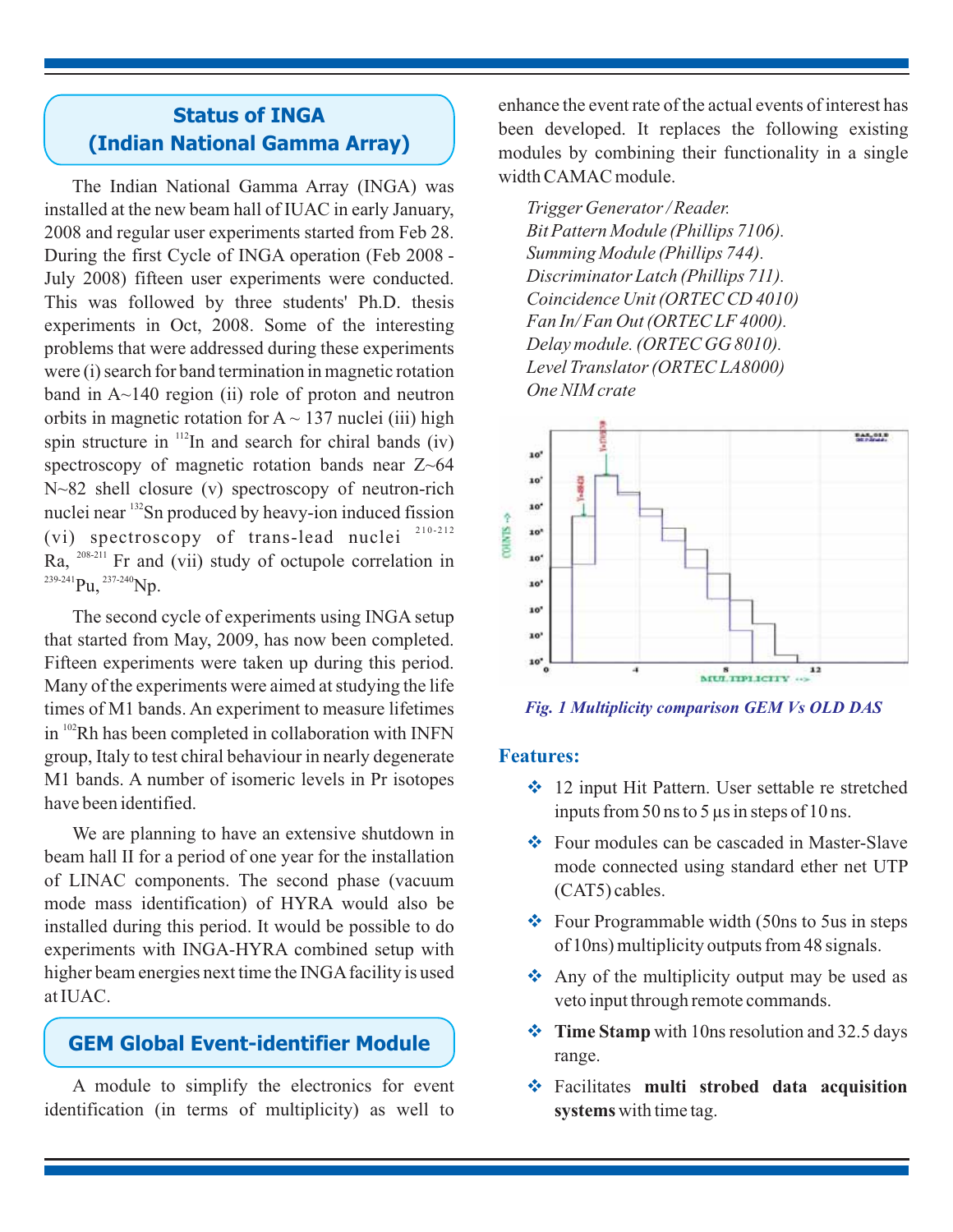## **HYbrid Recoil mass Analyzer (HYRA)**

HYRA has been used with its first stage operated in gas-filled mode. Initially, it was used to detect evaporation residues in Calicut university student's thesis work. The beam rejection factor was better than  $10^{12}$  and the experimentally extracted evaporation residue transmission efficiency is comparable with that of Dubna Gas-filled separator for similar kinematics, though a smaller focal plane detector has been used with HYRA. Subsequently, it has been used to efficiently select the target-like elastic recoils at  $0^\circ$  in a test experiment using pulsed  $^{48}$ Ti beam (boosted to 213 MeV by first module of superconducting LINAC accelerator with 2 microsecond pulse separation) and natural Pb target. Beam rejection factor was better than  $10^{13}$  and the transmission efficiency was experimentally determined to be constant over a change of 15 MeV beam energy. The spectra shown below, of energy loss signal in MWPC (x-axis) versus total energy of heavy elastic recoils in 2D silicon detector (y-axis) at focal plane from thick natural Pb target (Fig. 1a) and corresponding beam background from aluminium target (Fig. 1b) collected for similar duration, clearly demonstrate the selection of elastic recoils (in Fig. 1a) and beam rejection capability

CATHODE-E2D 448 384 320 256 192 128 64

*Fig. 1a Energy loss versus total energy of selected heavy elastic recoils from <sup>48</sup>Ti on thick natural Pb, at 0<sup><i>°*</sup>

of HYRA at 0° in gas-filled mode (through Fig. 1b). The fabrication of electrostatic dipole for the second stage has been completed and it is expected to be shipped by this year end, after acceptance tests.

## **Workshop on "Physics with HYRA"**

A two-day workshop on "Physics with HYRA" was held on May 29 and 30, 2009 at IUAC. Nearly 35 outstation participants, 15 students and several IUAC staff attended the workshop. There were 11 experimental proposals, mostly from young faculty members from universities and institutes, out of which 10 were presented and discussed at length. In the subsequent July AUC meeting, the updated proposals were presented again and have been sanctioned beam time. Four experiments propose to study fusion crosssection, three for focal plane isomer decay and one each for exclusive GDR, 180° quasi-elastic scattering and pairing/clustering effect, the last using vacuum momentum achromat mode of first stage. Next set of HYRA experiments using gas-filled mode and facility test of momentum achromat mode with beam are planned to begin in early January 2010, after accelerator maintenance.



*Fig. 1b Energy loss versus total energy for <sup>48</sup>Ti on <sup>27</sup>Al but with HYRA set as in Fig. 1a; Focal plane is free from beam background*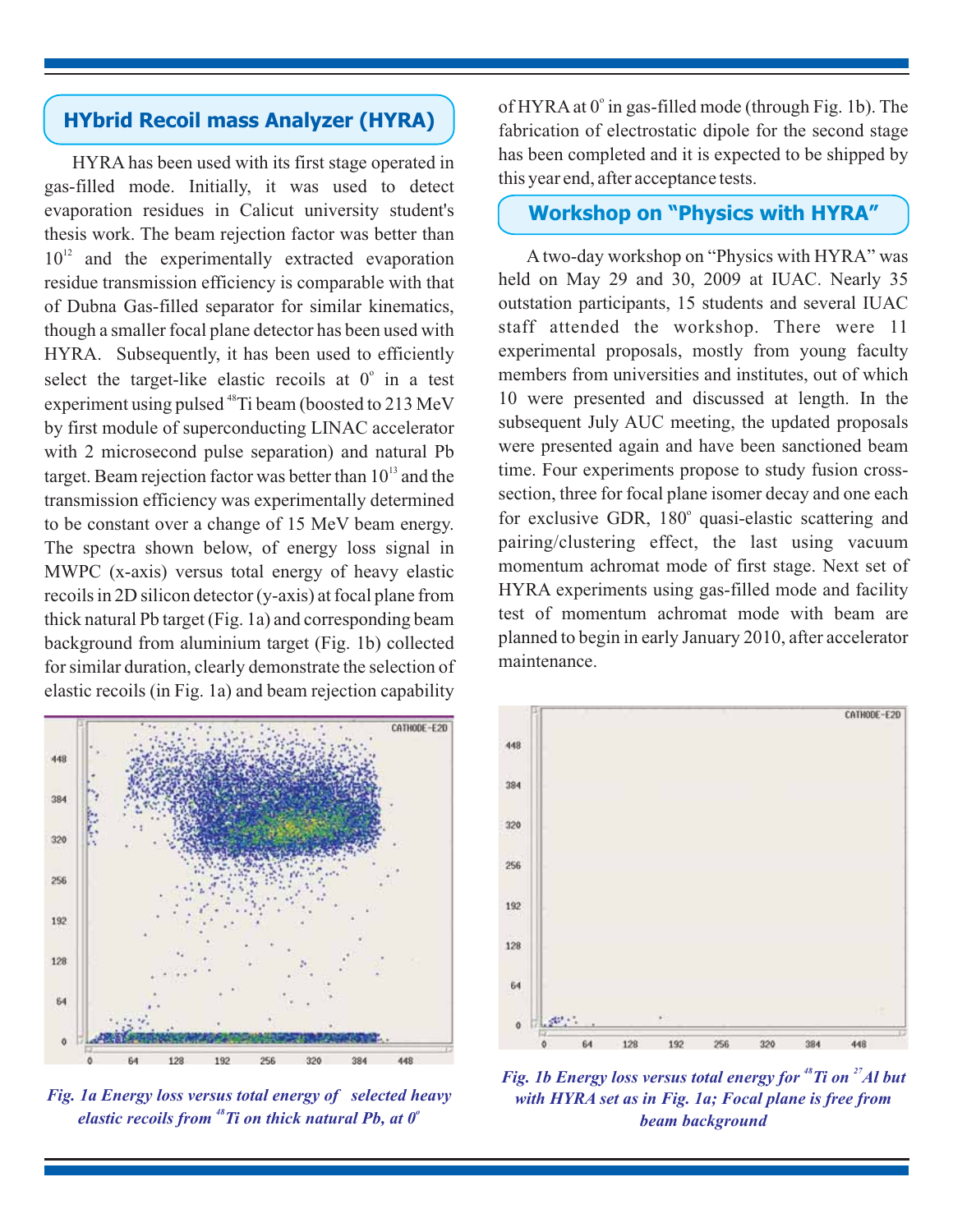# **Heavy Ion Reaction Analyzer (HIRA)**

HIRA has been used to study transfer around barrier in  $2^{8}Si + \frac{90,94}{2}Zr$  as part of Delhi University student's thesis work using HIRA. Kinematic coincidence technique was employed with target-like nuclei separated from beam and mass dispersed by HIRA around 6° and identified by two-dimensional position sensitive MWPC in coincidence with back scattered projectilelike nuclei detected in a position sensitive silicon detector around 162°. The spectrum (Fig. 2), X-MWPC vs.  $(T_0$ -TOF), shows excellent separation of multinucleon transfer channels (up to 4 nucleon pickup and 2 nucleon stripping) from elastic channel. M/q ambiguity is clearly resolved in this two-dimensional spectrum with each charge state group distinguishable from the rest.



*Fig. 2 Position at focal plane (M/q) versus (T<sub>o</sub>-TOF) for*  $^{28}$ *Si* (97 MeV, 2 microsecond pulse separation) on <sup>94</sup>Zr; M/q *ambiguity is resolved and so are the transfer channels*

## **Materials Science Activities**

A scanning electron microscope (SEM) from TESCAN, with field emission gun has been installed to boost research activities in nanomaterials, in a project funded under Nano Initiative program of Department of Science and Technology. It has a secondary electron detector and a backscattered electron detector for

imaging and energy dispersive X ray detector (from OXFORD) for elemental analysis.



### *Fig. 1 Dependence of electronic sputtering on the band gap of the halide thin films*

Experiments on electronic sputtering of halide thin films have shown that the electronic sputtering is highest for LiF, followed by  $CaF_2$  and  $BaF_2$ . Figure 1 shows the sputtering yield under swift heavy ion impact for these three halide thin films on two different substrates. Thermal spike model is invoked for explanation of the results.

An Indo-French conference on 'Nanostructuring by ion beams' was organized at Bhubaneshwar from  $26<sup>th</sup>$ Feb. to 1<sup>st</sup> March, sponsored by Indo French Centre for Promotion of Advanced Research, New Delhi, to highlight the role of ion beams in the field of nanostructures. Dr. J.C. Pivin, CSNSM Orsay and Dr. D.K.Avasthi, IUAC Delhi were the conference chairs.

## **Workshops /Schools/Acquaintance Programs (April - October, 2009)**

A two days workshop on **"Materials Science and** Low Energy Ion Beam Facility (LEIBF)" was held at IUAC during 9-10 July 2009. The aim of this workshop was to use the full potential of LEIBF in interdisciplinary research fields. New and internationally competitive research proposals from various universities/research institutes were received **Atomic/Molecular Physics Experiments using the**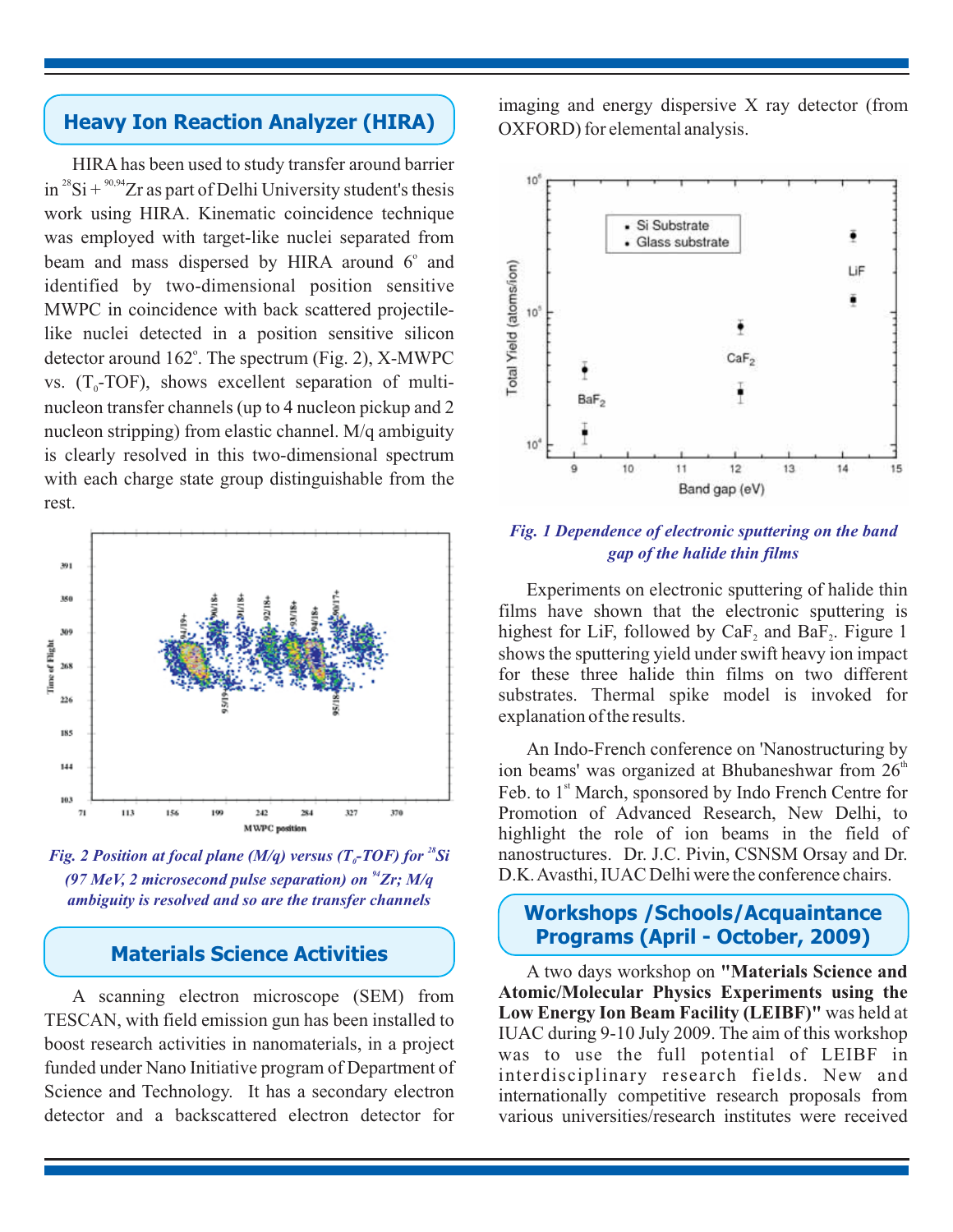for this purpose. The accepted proposals were reviewed and discussed for beam time sanction and 27 such research proposals were approved for beam time allotment.

A one day workshop on **"Surface and Interface"** was held at Allahabad University which was organized by IUAC in March 2009. Ion beam induced modification of material is one of the main areas of research at IUAC. Energetic heavy ions deposit large energy density in a nanometer sized zone in picosecond time scales, leading to materials modifications. This large energy density deposition due to electronic and nuclear energy loss results in surface modification, reconstruction, electronic sputtering and ion beam mixing. The workshop reviewed the work done on these effects at IUAC and discussed future possibilities.

Another workshop on "Oxide Materials" was held at Aligarh in May 2009 which was organized by IUAC in collaboration with Dept. of Applied Physics AMU, Aligarh. The research on the thin films and nanostructures of oxide materials has driven a lot of research interest due to the multifunctional applications of these materials. The workshop focused on the swift heavy ion (SHI) irradiation induced engineering and modifications of the materials for advanced functional applications. The workshop mainly emphasized on the use of SHI irradiation to tackle the challenges for the further progress of research.

One more workshop titled **"Simulation Studies** and Large Scale Computing" was recently held at IUAC on 31st October, 2009 which was aimed at providing a platform for interaction between experts and potential users of large scale computing and simulation in the areas of materials science, atomic and molecular physics, nuclear physics and radiation biology.

A one day Acquaintance Programme of IUAC at the National Institute of Technology Rourkela was held on November 21 2008. Dr. D. Behera from the Department of Physics, NIT Rourkela coordinated the Programme. Approximately 60 participants comprising of faculty members, research scholars and students from the neighbouring colleges and institutions attended the programme. Possibilities of experimental research at IUAC in the fields of materials science and nuclear physics were discussed at length. The Programme ended with an open discussion with the participants. Similar programmes were held this year at Manipur (May 2009), Hissar, Udaipur and Vellore (all in Oct. 2009). Topics related to Nuclear Physics, Materials Science

and Radiation Biology were discussed which generated a lot of enthusiastic response from the participants. The participants warmly interacted with the IUAC resource persons and expressed their interest on ion irradiation research work.

Status of Teaching Lab: Computer interfaced science experiments based on Phoenix is now being used by some of the Universities. Two training programs on Phoenix were conducted at IUAC, New Delhi, one at Western Region Instrumentation Centre, Mumbai. One Malaysian University, UPSI, acquired Phoenix hardware and conducted a 4 day workshop. Several new experiments have been developed. Those who are interested in information about training programs may join the mailing list by registering at the website www.iuac.res.in

## **Status of 15 UD Pelletron ( April 1 to October 31, 2009 )**

Operation of Pelletron was quite satisfactory from 1st April to  $31<sup>st</sup>$  October 2009. There was no fresh tank opening maintenance in this period, although 130 hours of maintenance was used as an overflow of March 2009 scheduled tank opening maintenance. There was a short maintenance for four days from  $5<sup>th</sup>$  to  $8<sup>th</sup>$  October 2009. Routine maintenance of MC-SNICS ion source and maintenance of Traveling Wave Deflector (TWD) were carried out in this maintenance.

Complete MC-SNICS source was dismantled and cleaned thoroughly. It was assembled again and aligned with the help of alignment jig after cleaning. Five gm of fresh Cesium was also loaded in cesium reservoir. A resistor of einzel lens was repaired. Cleaning of HV deck and GP tube was done. HV conditioning of GP tubes was also carried out. One of the switching banks of TWD was loading power supplies (+200Vdc and - 200Vdc). These power supplies play an important role for changing the repetition rate of chopped beam. Two switching channels of this faulty bank were repaired to solve the problem. Compressed air line of pneumatic devices was modified by introducing an extra valve in between, so that the device can be isolated from main compressed line. This is quite useful during the maintenance.

Maximum terminal voltage achieved during high voltage conditioning was  $14 \text{ MV.}^{107}$ Ag (225 MeV) and  $^{27}$ Al (128MeV) beams were delivered to users at a maximum terminal potential of  $12.82$  MV and  $\mathrm{^{11}B}$  beam